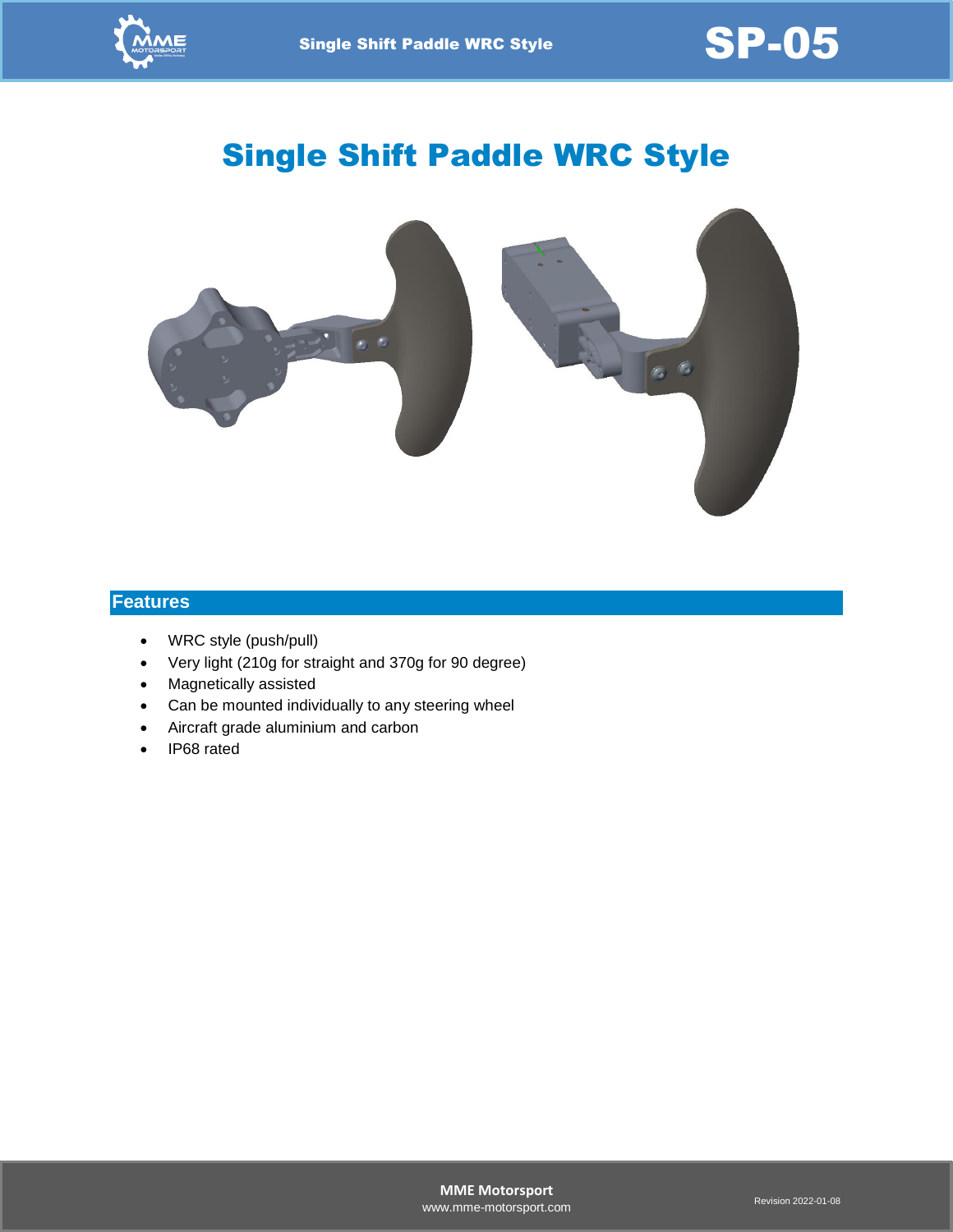# **Technical specifications**

|                       | SP-05-STR                     | <b>SP-05-90DEG</b>             |
|-----------------------|-------------------------------|--------------------------------|
| Dimensions L x W x H  | $210 \times 170 \times 55$ mm | $135 \times 170 \times 110$ mm |
| Weight SP-05-STR      | 370 g                         | 210g                           |
| Operating temperature | -20  80°C                     | -20  80°C                      |

# **Included in the kit**

① Single shift paddle

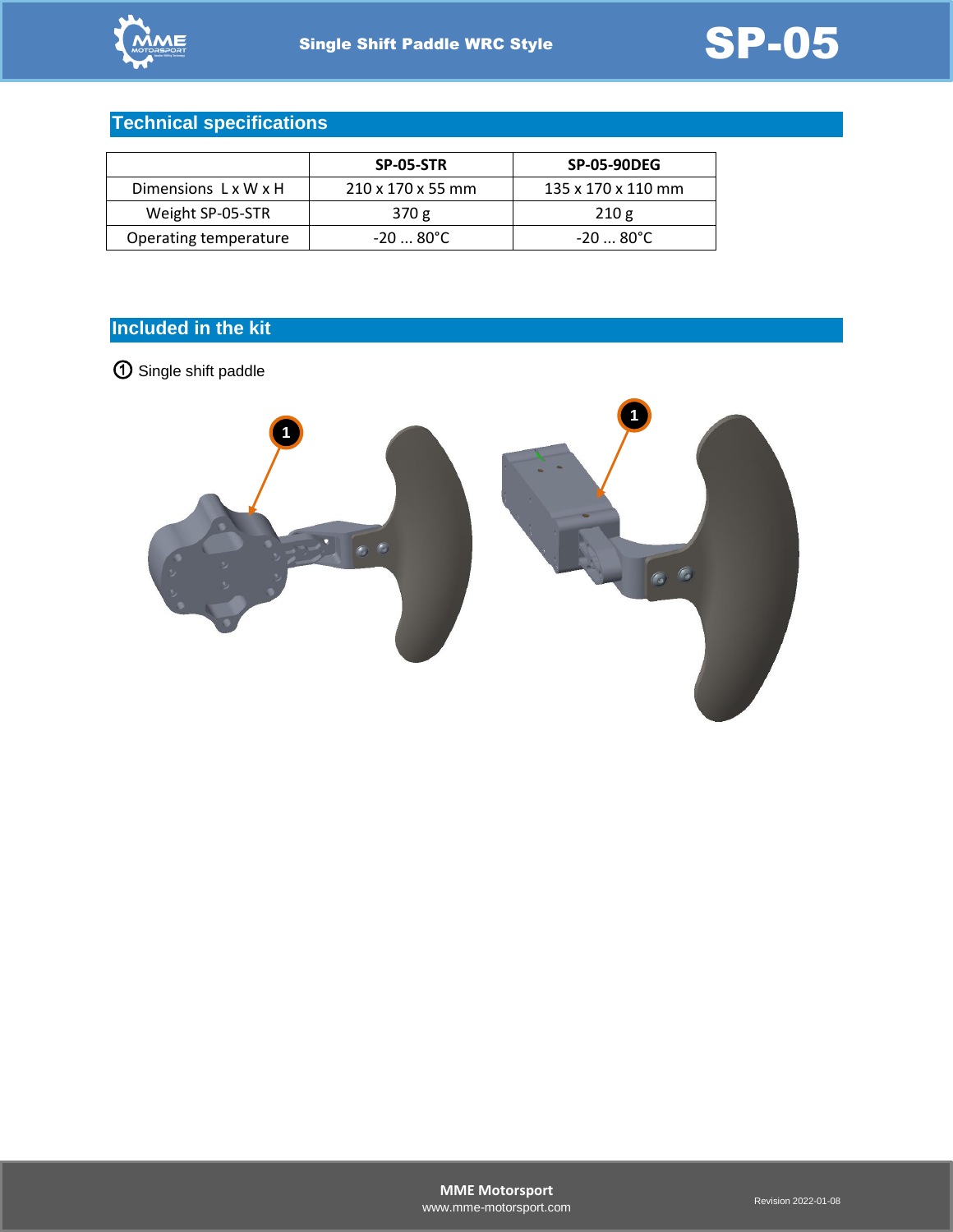

# **Assembling SP-05-STR**

SP-05-STR paddle was designed to be mounted directly to steering wheel. Paddle will rotate with the steering wheel. Mounting holes  $\circled{2}$  for mounting to the steering wheel are with 6 x 70mm pattern.



Position of the paddle can be adjusted. Untighten bolts  $\textcircled{3}$  that hold paddle and bracket in place. There are 8 different possible positions:

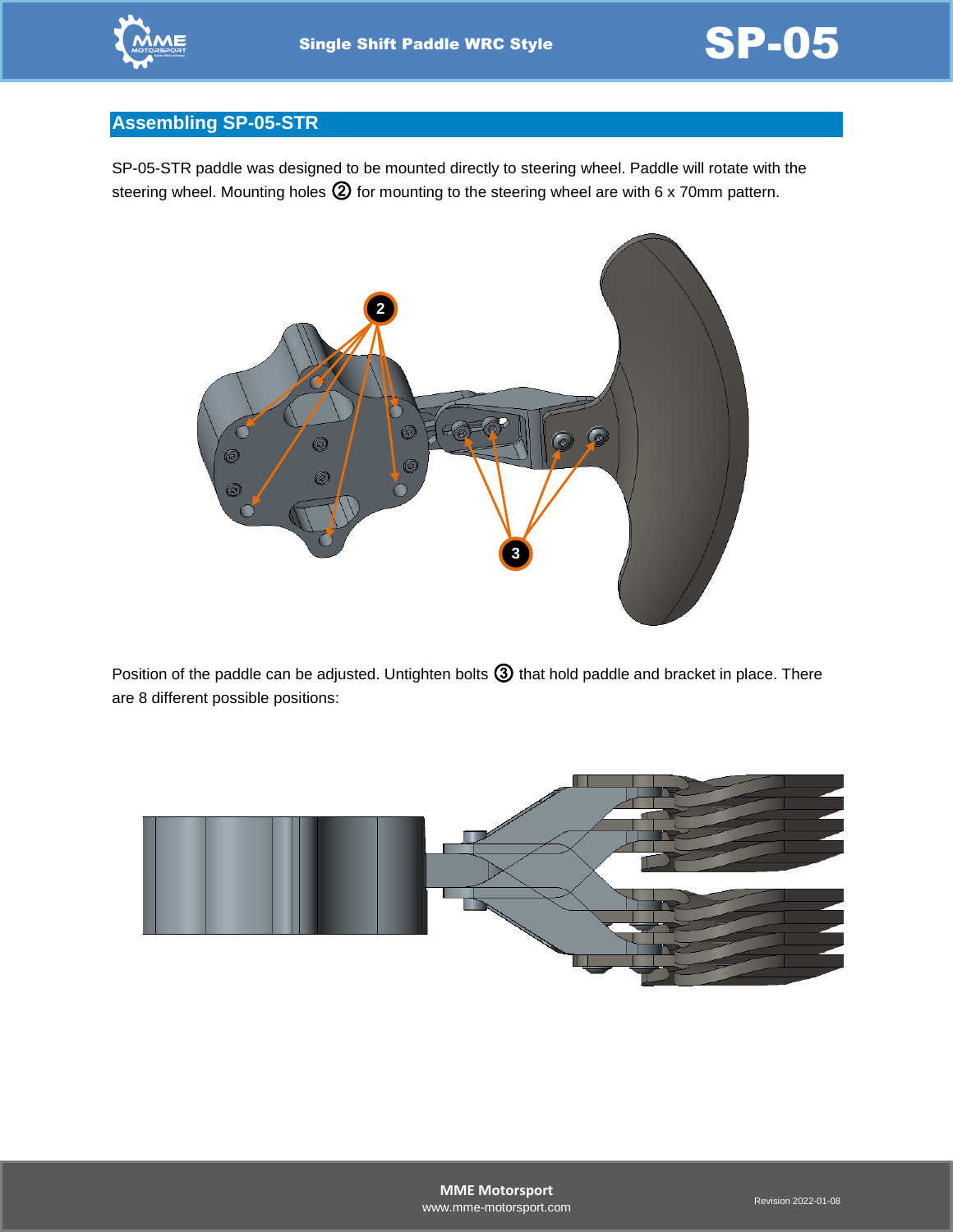



# **Assembling SP-05-90DEG**

SP-05-90DEG is designed to be mounted to the side of the steering wheel. Mounting surface  $\bigoplus$  with holes for mounting (for dimensions see technical drawings).



Position of the paddle can be adjusted. Untighten bolts  $\bigcirc$  that hold paddle and bracket in place. There are 2 different possible positions:

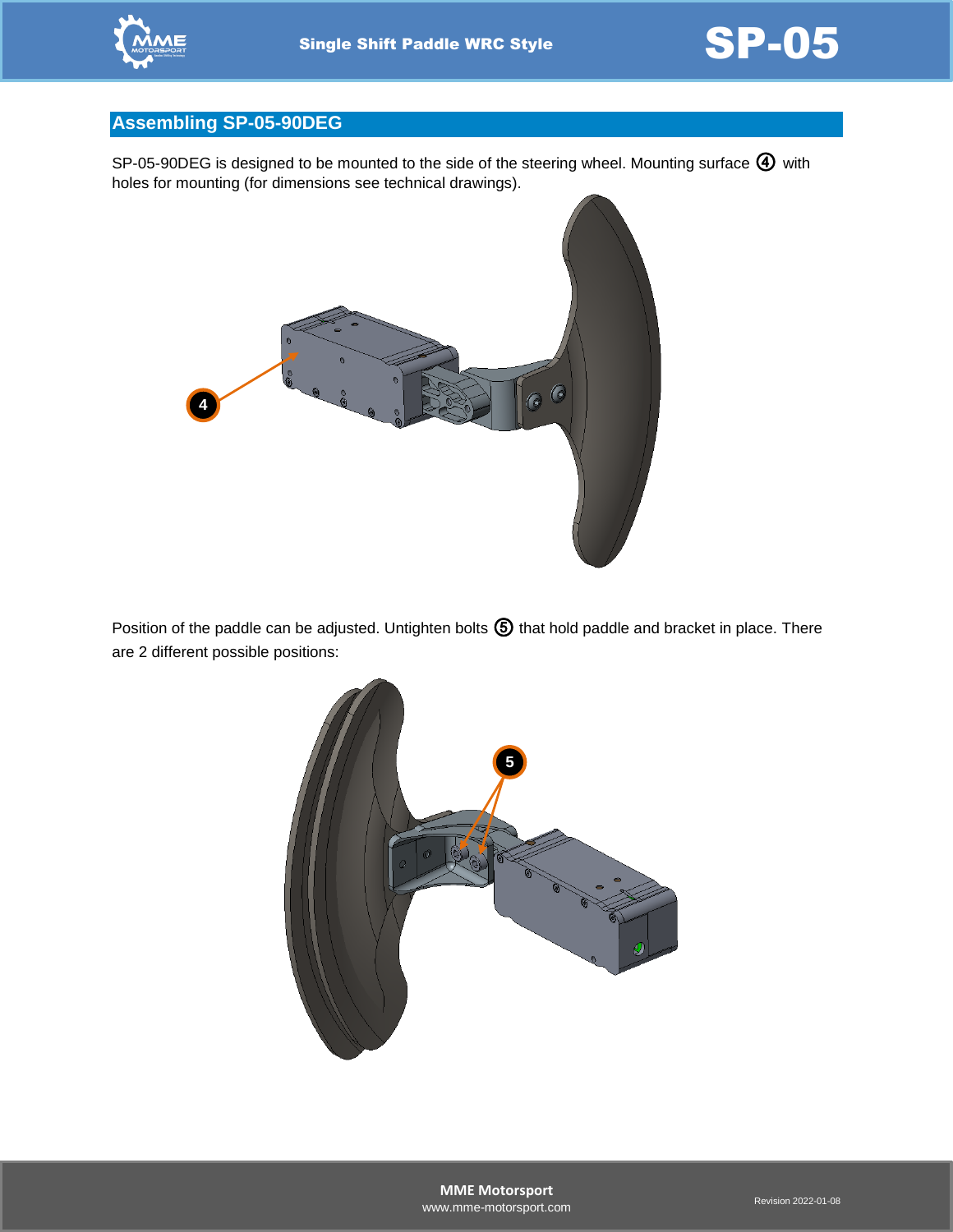



# **Wiring diagram**

Connector at SP-03: AT06-4S (female) Mates with Amphenol AT06-4P (male). Mating male pins: AT60-20-0122



Notes:

N/R\* stands for Neutral/Reverse, but it can be used for any purpose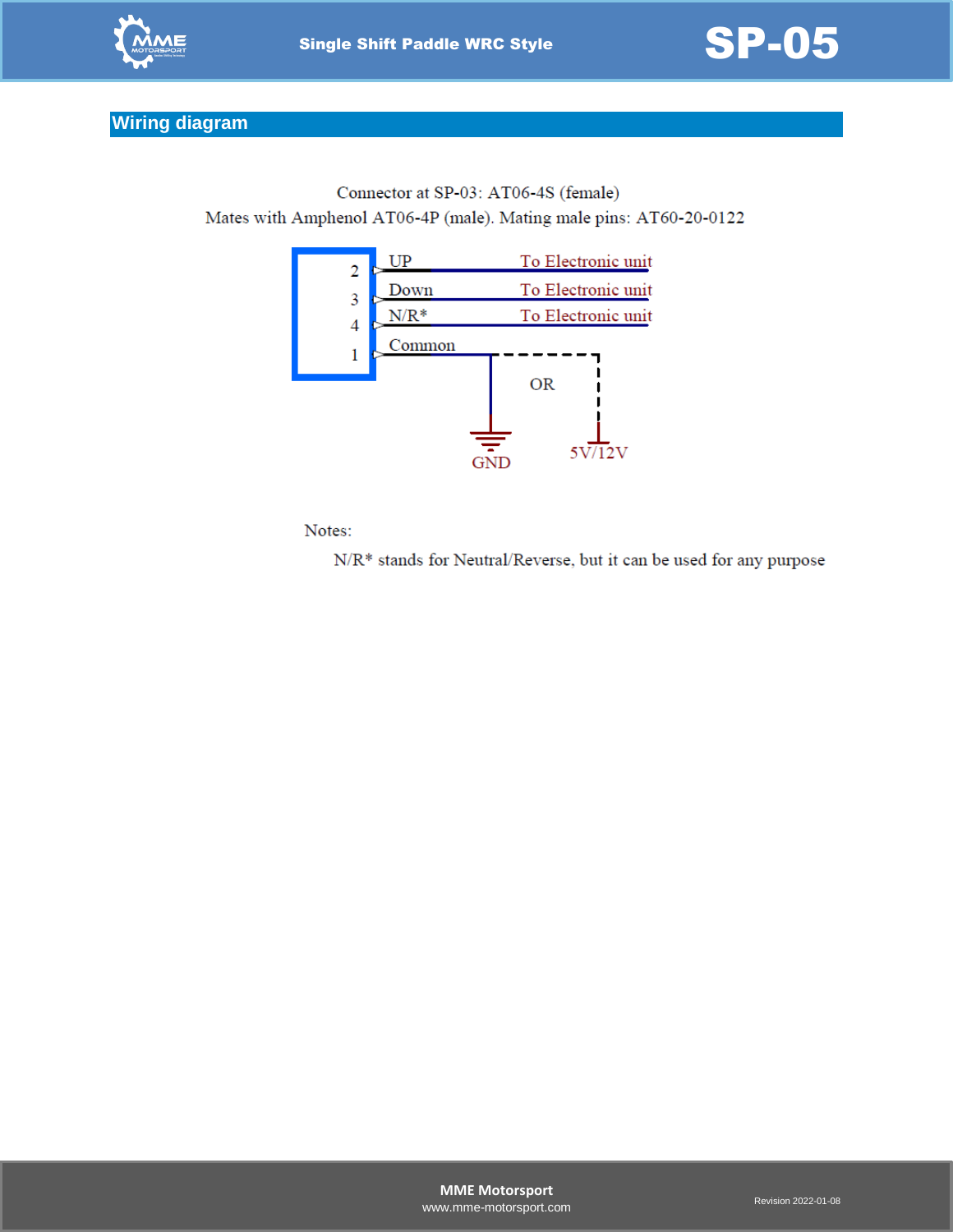



# **Technical drawing**

**SP-05-STR**